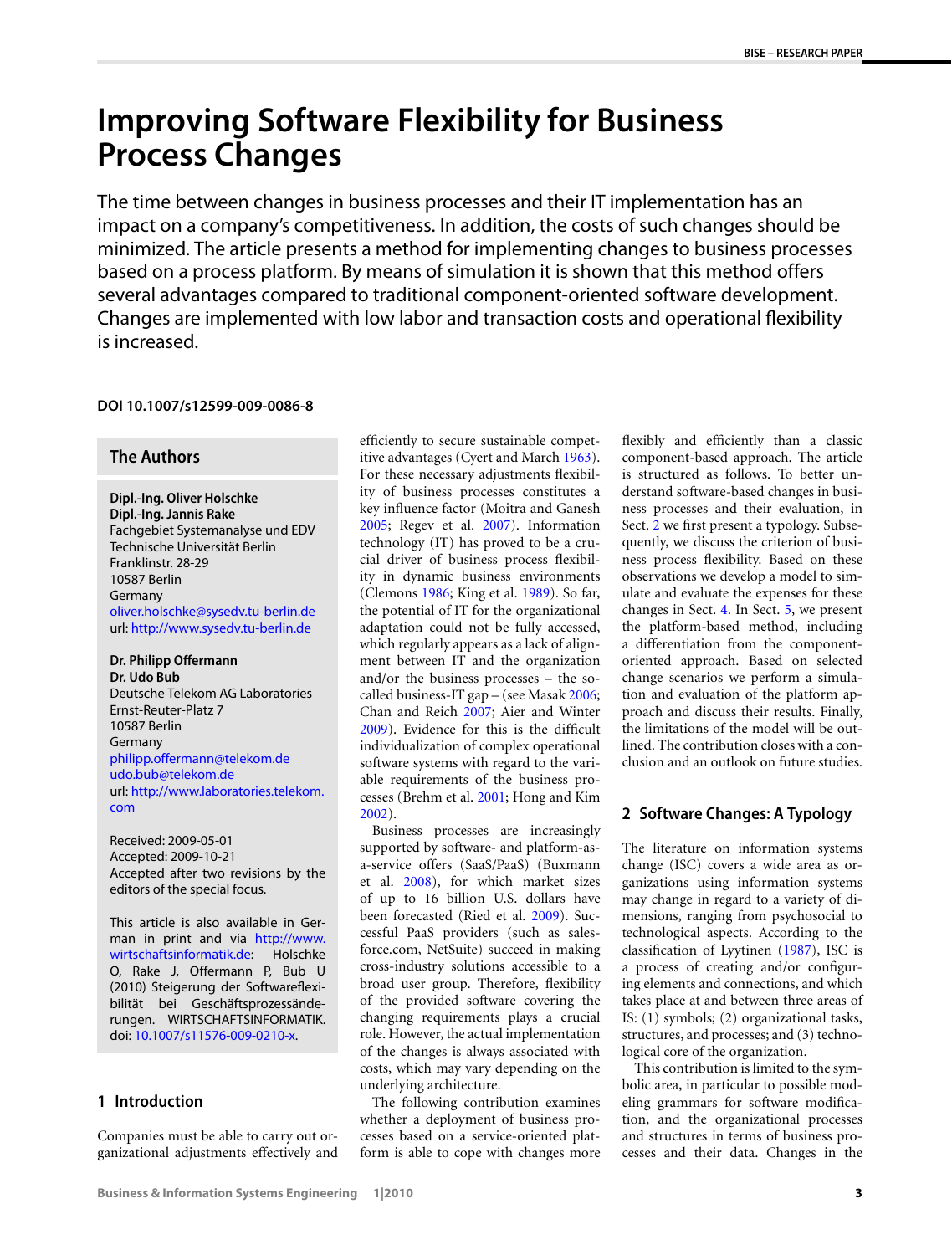<span id="page-1-0"></span>technological core of the organization are out of the focus of this contribution. An additional restriction is made on the level of the extent of changes. Since the focus here is on software changes that are required by daily business and with limited amount of adaptations, we address the incremental forms of ISC as distinguished from episodic, radical, and occasional changes (Gersick [1991](#page-10-0)). Our literature study of typologies for software modification yielded a very broad diversification. Therefore, the following considerations were used to structure the analysis:

- *Grammar type*: Describes the visual representation format, including the rules according to which the user can make a modification.
- *Affected layer(s)*: A generic 3-layer model for application systems with communication layer, application layer, and database layer to which the modifications may relate (Ferstl and Sinz [1998](#page-10-0); Brehm et al. [2001\)](#page-10-0).
- *Granularity of the observation*: Ranges from fine (specific guidelines for action for the user, such as the selection of a value in a drop-down menu) to coarse (an IT project as a change activity, such as the launch of an ERP suite).
- *End-user focus (in terms of Web 2.0)*: Describes how the modification activities are aligned to typical end-users (focus on professional competence; predominantly working with word processing, spreadsheet tools, and browser-based applications). Highly user-focused modification options include e.g. the setting and connection of weblogs and online directories (Schroth and Janner [2007](#page-10-0)).

**Table [1](#page-2-0)** presents the identified modification activities according to authors and the above mentioned structural features. The literature study shows that specific modification activities for various grammar types, layers of granularity, and endusers have been classified. The focus of previous works is set on the areas of software maintenance, ERP customization, and configuration of process models, while in more recent works modifications at the level of comprehensive artifacts, such as sub-processes (Weber et al. [2007](#page-10-0)) and complete IT projects (Dreyfus and Iyer [2008\)](#page-10-0), are increasingly addressed. Despite the differences in the structural features, comprehensive types of modification activities can be observed, as the intersections of the concepts (in italics and underlined) in the right column of **Table [1](#page-2-0)** clearly indicate. These activities are: (a) add, (b) delete, (c) move, (d) adjust and (e) create. For the configuration, the activities (f) lock/unlock should be highlighted. Thus, we can identify a core set of modification activities independently of grammar, addressed system layers, and granularity, which can be consulted for a model-based approach of software flexibility.

## **3 Business Process Flexibility and Efficiency**

For a detailed analysis of various software change approaches, quality criteria are required on the basis of which management decisions can be taken. Business process flexibility is seen as an important quality measure for increased performance of companies in volatile markets (Davenport and Short [1990](#page-10-0); Allweyer [1998](#page-9-0); Berry and Cooper [1999](#page-9-0); Kumar [2004;](#page-10-0) Gebauer and Lee [2008](#page-10-0)). This contribution relies on the work of Sethi and Sethi ([1990\)](#page-10-0), who characterized various facets of flexibility in a classification of 11 types of flexibility. Following this classification, our underlying consideration of the flexibility concept essentially addresses operational flexibility. In classical literature, operational flexibility refers to an object to be manufactured, which can be produced through traversing alternative process paths. In the context of software modification, operational flexibility can be transferred to a specific modification which must be "produced". Alternative options for the realization arise from the fact that further employees – in addition to the person initially involved – now have the capacity to conduct further modifications. For example, specialized domain experts now have the ability to integrate an additional activity in a process model – an operation which has been a programmer's task prior to the capacity shift. Multiple paths for making a specific modification result in higher operational flexibility.

While the above remarks follow a classical notion of flexibility, the implementation of process and software changes does not only involve operational flexibility, i.e. specifically increasing the number of qualified staff members, but also – as mentioned above – the efficiency of the implementation. Efficiency requires an amount of effort, typically time and costs, which is attributed to a well-defined activity, in our case to specific process and

software changes. Approaches for software modification must adequately fulfill both criteria – flexibility and efficiency – in order to successfully face the system environment.

## **4 Simulation and Evaluation Model**

Based on the works on flexibility characteristics of work systems we consider an information system to be a work system consisting of *resources* and *requirement types* (Iravani et al. [2005;](#page-10-0) Alter [2008](#page-9-0)). This view can also be reconciled with fundamental concepts of queuing and coordination theory (Malone and Crowston [1994](#page-10-0)). Since we focus on the specific context of changing software systems supporting business processes, we consider resources to be *actors* (the employees involved in the software change process of the organization) and the requirement types to be the respective *modification operations* (see Sect. [2](#page-0-0)). The actors execute the various modification operations. Dependent on the skills they possess, they can or cannot perform certain operations. Similar to the modification operations, skills can be regarded as capacity or means by which these operations can be implemented. **Fig. [1](#page-2-0)** illustrates all potential modification operations as a combination of the basic types of modification across the language levels.

The coverage of a set of modification requirements by a set of actors with different capacities/skills can be mapped into a connected graph. **Fig. [2](#page-3-0)** illustrates two exemplary distributions of skills for *N* actors  $(A_N)$  and *K* modification operations  $(M_K)$ . For brevity reasons, the model has the values  $N = 3$  and  $K = 9$ . A solid edge between an actor and a modification requirement represents that the actor has the necessary skills to implement the operational requirement type. A dashed edge denotes an involvement of an actor by means of communication, e.g. through the formulation of requirements.

According to our above given definition, higher operational flexibility exists if a modification can be carried out by several actors; i.e. the number of incoming edges of a modification operation can be taken as an index for operational flexibility. The operational flexibility of the overall system is represented by the vector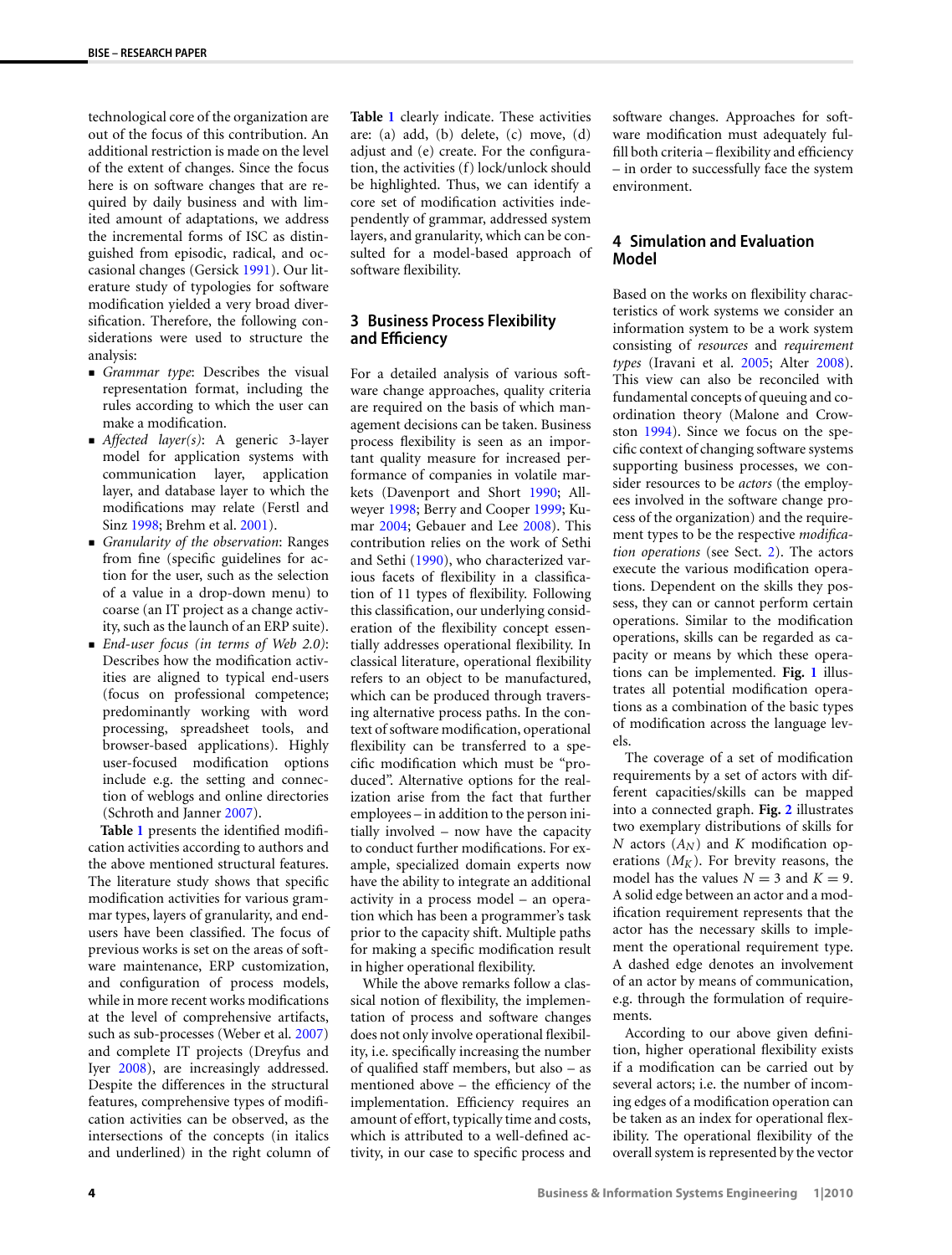| Author                                                            | Grammar<br>type | Affected<br>layer(s) | Granularity of<br>the observation | End-user focus<br>(in terms of Web2.0) | Modification activities                                                                                                                                                                                                                                                                                                      |
|-------------------------------------------------------------------|-----------------|----------------------|-----------------------------------|----------------------------------------|------------------------------------------------------------------------------------------------------------------------------------------------------------------------------------------------------------------------------------------------------------------------------------------------------------------------------|
| Hoyer et al.<br>(2008);<br>Schroth and<br>Janner (2007)           | S               | CL, A, D<br>possible | Fine-<br>medium                   | Strong                                 | Lightweight composition of applications (en-<br>terprise mash-up): including <i>add</i> and <i>delete</i><br>data inputs and outputs and control flow de-<br>pendencies between applications (widgets); add<br>and delete links between widgets and resources<br>(piping); create, add, and delete widgets; move<br>widgets. |
| Gottschalk et<br>al. $(2008);$<br>Rosemann<br>and Aalst<br>(2007) | S               | CL, A, D<br>possible | Fine                              | Medium                                 | Configuration of process models. Based on<br>block and hide process model elements. To pro-<br>vide a flexible, enterprise-specific coverage, the<br>underlying process model must provide com-<br>prehensive options.                                                                                                       |
| Weber et al.<br>(2007)                                            | S               | CL, A, D<br>possible | Fine                              | Medium                                 | Proposal of 13 modification types: including<br>add, delete, move, replace, interchange process<br>fragment; <i>add</i> , <i>delete</i> control flow dependency.                                                                                                                                                             |
| Allweyer<br>(1998);<br>Remme<br>(1997)                            | S               | CL, A, D<br>possible | Medium                            | Medium-<br>weak                        | Modifications at data, control flow, and orga-<br>nizational level: including data porting: add at-<br>tributes; control flow change: delete/add control<br>flow dependencies; omission or new function:<br>delete/add a function, adjust function; also con-<br>figuration of functions, i.e. lock and unlock.              |
| Brehm et al.<br>$(2001)$ ; See<br>Pui Ng et al.<br>(2002)         | T, C            | CL, A, D<br>possible | Fine                              | Weak                                   | Types of ERP modifications: including configu-<br>ration using tables; <i>add</i> third-party application;<br>create and <i>add</i> masks; programming reporting<br>options $\rightarrow$ <i>create</i> and <i>add</i> ; <i>create</i> and <i>add</i> new<br>workflows; patch; upgrade.                                      |
| Turkay et al.<br>(2004)                                           | S, T            | A, D                 | Fine                              | Weak                                   | Model-based configuration of middleware.<br>Model-based and alphanumeric setting of op-<br>tional parameters, i.e. lock or <i>unlock</i> .                                                                                                                                                                                   |
| Swanson<br>(1976);<br>Mockus and<br>Votta (2000)                  | $\mathcal{C}$   | A, D                 | Fine                              | Weak                                   | Typology of software modification for mainte-<br>nance purposes: <i>add</i> new software features; cor-<br>rect errors; code restructuring $\rightarrow$ <i>adjust</i> .                                                                                                                                                     |
| Dreyfus and<br>Iyer $(2008);$<br>Baldwin and<br>Clark (2000)      |                 | $\mathbf{A}$         | Coarse                            | Weak                                   | General modification types of module changes:<br>connect, share, add, substitute, generalize, delete,<br>port, adjust.                                                                                                                                                                                                       |

<span id="page-2-0"></span>**Table 1** Process or software modification types identified in literature

S: Symbol-based grammar, T: Table, C: Code

CL: Communication layer, A: Application layer, D: Database layer

consisting of the individual levels of flexibility. Therefore, the operational flexibility on the left-hand side in **Fig. [2](#page-3-0)** is (2; 2; 2; 2; 2; 2; 1; 1; 1) and (2; 2; 2; 2; 2; 2; 2; 2; 1) on the right-hand side. Following Iravani et al. [\(2005](#page-10-0)), a higher operational flexibility can be assumed for larger values in the vectors. To develop an indicator it is necessary to represent the larger values in the vector. Average determination would be an example for the formation of a possible indicator. Hence, we have an operational flexibility of 15*/*9 for the system on the left and of 17*/*9 for the **Fig. 1** Modification operations

| <b>Modification type</b><br>Add<br>$M_1$<br>$M_{\rm B}$<br>$M_{11}$<br>$M_{16}$ $M_{21}$ $M_{26}$ $M_{31}$<br>$ M_{36} M_{41}$<br>$M_{46}$ $M_{51}$<br>Delete<br>M <sub>2</sub><br>M7<br>  M <sub>12</sub>   M <sub>17</sub>   M <sub>22</sub>   M <sub>27</sub>   M <sub>32</sub>   M <sub>37</sub>   M <sub>42</sub>   M <sub>47</sub>   M <sub>52</sub><br>Move<br>$M_3$<br>  M <sub>13</sub>   M <sub>18</sub>   M <sub>23</sub>   M <sub>28</sub>   M <sub>33</sub>   M <sub>38</sub>   M <sub>43</sub>   M <sub>48</sub>   M <sub>53</sub><br>$M_8$<br>Adjust<br>M <sub>4</sub><br>Mg<br>  M <sub>14</sub>   M <sub>19</sub>   M <sub>24</sub>   M <sub>29</sub>   M <sub>34</sub>   M <sub>39</sub>   M <sub>44</sub>   M <sub>49</sub>   M <sub>54</sub><br>M <sub>5</sub><br>$M_{10}$   M <sub>15</sub>   M <sub>20</sub>   M <sub>25</sub>   M <sub>30</sub>   M <sub>35</sub>   M <sub>40</sub>   M <sub>45</sub>   M <sub>50</sub>   M <sub>55</sub><br>Create | Language construct<br>(to which the modification)<br>is related) | Activity | Flow | Gate | Event | User interface | fragment<br>Process | Service | Role | table<br>Configuration | component<br>Software | Code |
|----------------------------------------------------------------------------------------------------------------------------------------------------------------------------------------------------------------------------------------------------------------------------------------------------------------------------------------------------------------------------------------------------------------------------------------------------------------------------------------------------------------------------------------------------------------------------------------------------------------------------------------------------------------------------------------------------------------------------------------------------------------------------------------------------------------------------------------------------------------------------------------------------------------------------------------------------------------------------|------------------------------------------------------------------|----------|------|------|-------|----------------|---------------------|---------|------|------------------------|-----------------------|------|
|                                                                                                                                                                                                                                                                                                                                                                                                                                                                                                                                                                                                                                                                                                                                                                                                                                                                                                                                                                            |                                                                  |          |      |      |       |                |                     |         |      |                        |                       |      |
|                                                                                                                                                                                                                                                                                                                                                                                                                                                                                                                                                                                                                                                                                                                                                                                                                                                                                                                                                                            |                                                                  |          |      |      |       |                |                     |         |      |                        |                       |      |
|                                                                                                                                                                                                                                                                                                                                                                                                                                                                                                                                                                                                                                                                                                                                                                                                                                                                                                                                                                            |                                                                  |          |      |      |       |                |                     |         |      |                        |                       |      |
|                                                                                                                                                                                                                                                                                                                                                                                                                                                                                                                                                                                                                                                                                                                                                                                                                                                                                                                                                                            |                                                                  |          |      |      |       |                |                     |         |      |                        |                       |      |
|                                                                                                                                                                                                                                                                                                                                                                                                                                                                                                                                                                                                                                                                                                                                                                                                                                                                                                                                                                            |                                                                  |          |      |      |       |                |                     |         |      |                        |                       |      |
|                                                                                                                                                                                                                                                                                                                                                                                                                                                                                                                                                                                                                                                                                                                                                                                                                                                                                                                                                                            |                                                                  |          |      |      |       |                |                     |         |      |                        |                       |      |

<u>randa da basa da da da a san a san a san a san a san a san an san an san an san an san an san an san an san an</u>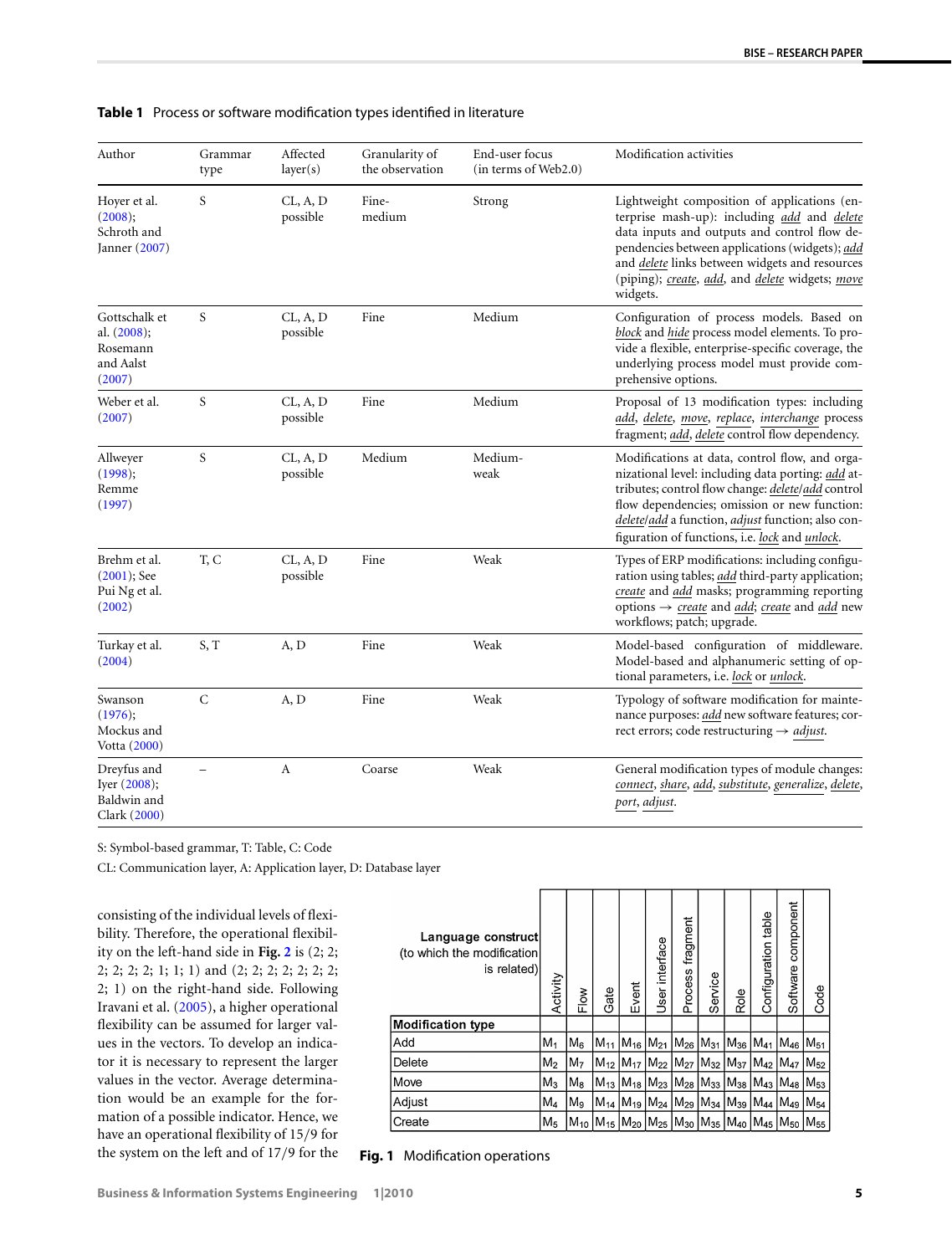<span id="page-3-0"></span>



**Fig. 2** Exemplary distribution of skills

right-hand side system. Thus, the operational flexibility is slightly higher for the right-hand side system.

For a comparative study of the efficiency of alternative approaches, we must also take an effort factor as a basis. In the process of collecting and passing on change requests, the effort mainly consists of communication, correction, and preparation activities of different duration that occur between the actors. We refer to these expenses collectively as transaction costs (Picot [1982](#page-10-0); Hildenbrand et al. [2007](#page-10-0)). The dashed edges represent the transaction costs that arise between a requirement and an actor who is not primarily competent to carry out the respective modification. Eventually, the capable actors' labor expenses<sup>1</sup> are incurred. The modification costs, consisting of labor and transaction costs, are shown in **Fig. [3](#page-4-0)** with a general cost matrix for the operations  $M_1$ – $M_9$  as an example.

## **5 Method for the Flexible Modification of Business Processes**

We consider a method to be a systematic approach for the achievement of predefined goals. A method supports the user with behavioral rules and instructions, which are based on certain principles. This understanding is based on the

analysis of the works by Jayaratna [\(1994](#page-10-0)), Greiffenberg [\(1997](#page-10-0), [2003\)](#page-10-0), and Braun et al. [\(2004](#page-10-0)) and is not to be compared with a methodology (Hildenbrand et al. [2005;](#page-10-0) Ovaska [2005](#page-10-0); Greiffenberg [1997;](#page-10-0) Becker et al. [2001](#page-9-0)) or a framework (Jayaratna [1994](#page-10-0)). For an in-depth definition and differentiation we refer to Greiffenberg [\(2003\)](#page-10-0).

From a scientific perspective, the development of the method belongs to the method construction discipline (Greiffenberg [2003;](#page-10-0) Hevner et al. [2004](#page-10-0)). Following Gutzwiller ([1994](#page-10-0)), the present work defines the approach (time schedule of activities and their dependencies) and actors (roles) as well as requirements for tool support. The existing meta-model of the method and a detailed explanation of artifacts and techniques only bear secondary relevance to the understanding of the conducted simulation. Therefore, we abstained from going into this further in view of the limitation of this contribution's size.

The presented method follows the principles of Web 2.0, enabling the simple modification of software systems (Schroth and Janner [2007\)](#page-10-0). It draws upon the concepts of Model Driven Development (MDD). Frequently, the program code does not have to be changed manually. Simple changes can be made by persons without skills in software development. As a result of the implementation of changes being closely related to a specific department, the communication effort to mediate and the control functionality requirements can be reduced. More complex changes and the development of software services within a process still require advanced programming knowledge. Technological implementations of this philosophy can be found in Hoyer et al. [\(2009](#page-10-0)) and Kuropka et al. [\(2008](#page-10-0)), which however lack the formal evaluation in terms of flexibility and efficiency of the approaches.

## **5.1 Differentiation from the Component-Based Approach**

The platform stands face to face with traditional component-based software development (component approach). The latter can be implemented for example with the Java Platform Enterprise Edition (Java EE) or .NET and  $C++e.g.$  by using singletons. The differences between the component approach and the platform approach are (Roman [1999](#page-10-0); Matena et al. [2001](#page-10-0)):

- Specifications for components are not directly derived from business process models, but usually from UML use cases. On the process platform, the implementation is done based directly on the business process activities.
- The business process is not directly represented in the software. The business logic is located in the components or by using a model view controller approach (MVC) in the controller. The business process is modeled and executed on the platform. The components are accessed by the user interface or, in case of the MVC approach, by the controller. On the platform, service operations are accessed by the business process.
- - The processes are only implicitly implemented in the software so that a simple modification requirement may cause a complex modification of the software. Process changes can be implemented in the platform very easily.
- Change requests must be communicated via a number of persons in order to be ultimately implemented by skilled software developers in nearly every case. On the platform, a number of changes can be implemented by predefined roles.

<sup>&</sup>lt;sup>1</sup>These can be determined with approaches using Functional Size Measurements (Abran et al. [2002](#page-9-0)).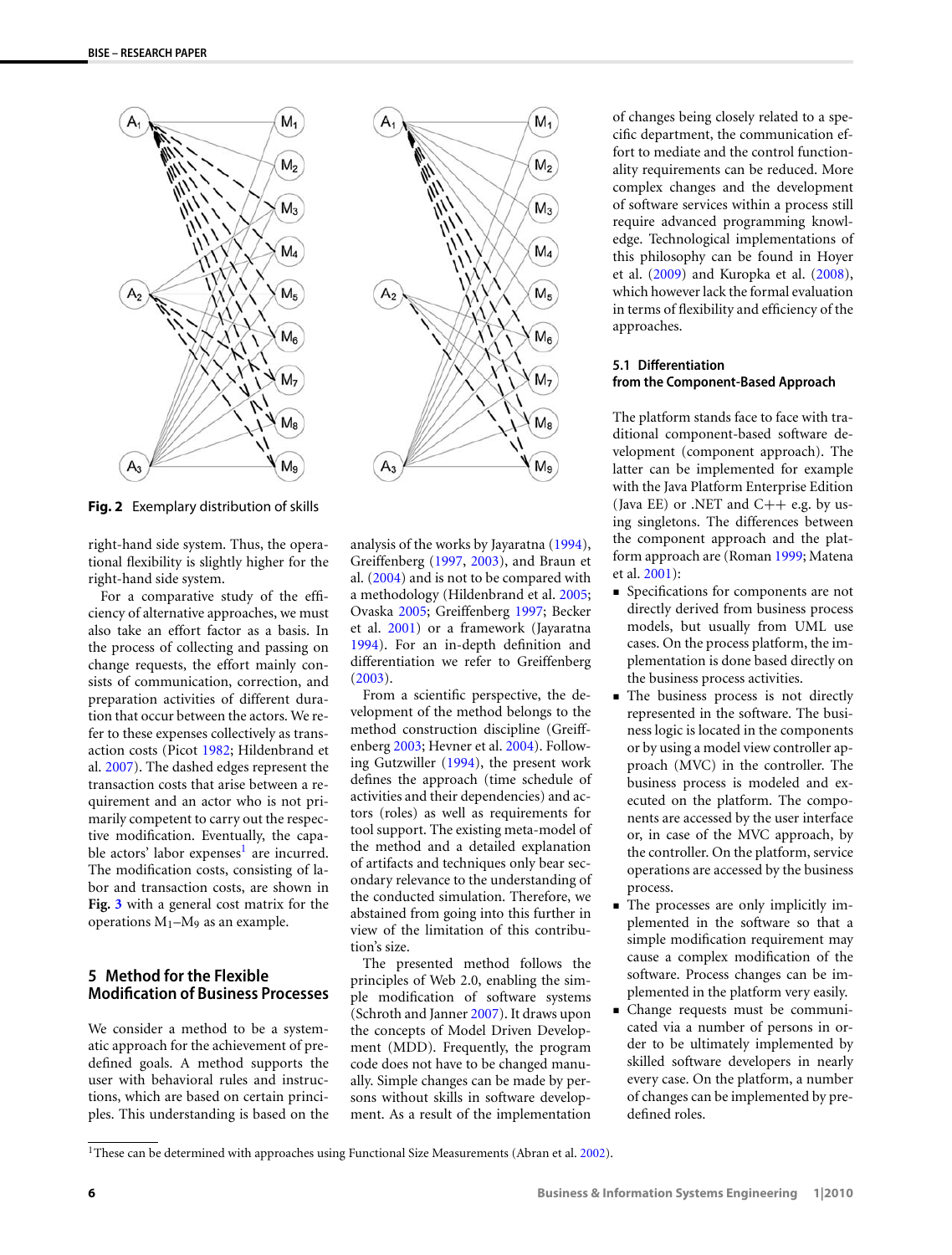<span id="page-4-0"></span>

| Modifications M.      |  |  |  |  |                                                                                                                                                   |
|-----------------------|--|--|--|--|---------------------------------------------------------------------------------------------------------------------------------------------------|
| Actors A <sub>i</sub> |  |  |  |  |                                                                                                                                                   |
|                       |  |  |  |  | $1 K_{11} K_{12} K_{13} K_{14} K_{15} K_{16} K_{17} K_{18} K_{19} $                                                                               |
|                       |  |  |  |  | 2 K <sub>21</sub> K <sub>22</sub> K <sub>23</sub> K <sub>24</sub> K <sub>25</sub> K <sub>26</sub> K <sub>27</sub> K <sub>28</sub> K <sub>29</sub> |
|                       |  |  |  |  | $3 K_{31} K_{32} K_{33} K_{34} K_{35} K_{36} K_{37} K_{38} K_{39} $                                                                               |

| Modifications M,         |   |   |   |   |   |   |   |   |   |
|--------------------------|---|---|---|---|---|---|---|---|---|
| Actors A.                |   | 2 | 3 |   | 5 | 6 |   | 8 |   |
|                          |   | 2 | 2 |   |   | 5 | 5 | 5 | 5 |
|                          |   | U | 0 | U |   | 3 | 3 | 3 | 5 |
|                          |   |   |   |   |   |   |   |   |   |
| abor costs.              |   | 2 | 2 |   |   | 3 | 3 | 3 |   |
| <b>Transaction costs</b> | 0 | 0 | Ω |   |   | 5 | 5 | 5 |   |

**Fig. 3** Left: General cost matrix for the implementation of changes *Mi* by the actors *Aj*. Right: Example values for the system in Fig. [2](#page-3-0) right. Shaded cells correspond to the dashed edges and the values represent transaction costs measured in cost units CU. Non-shaded cells represent direct modification costs or no relation (costs  $= 0$  CU)

## **5.2 Actor Model and Distribution of Skills**

For our approach, four basic actors are distinguished: user, configurator, process administrator, and developer. The distribution of the actors' skills is illustrated in **Fig. 4**. To simplify matters, the allocation of the change operation is carried out via categories; some categories may also be adopted by several actors. Analogously, the graph-based representation of the distribution of skills is illustrated in **Fig. 5**.

- *User*: The user has simple changing competencies with regard to the business process – *Category A*. He is given greater decision-making authority than in traditional software development, the latter being characterized by little direct opportunities for the user to intervene in the process. At the same time, increased knowledge of a process-oriented language is required.
- *Configurator*: The configurator does not exist in classical approaches, currently his tasks are in the area of an administrator or developer. The configurator is trained for the adaptation and verification of (executable) business processes. He has all user skills for conducting changes and has further rights to modify a process – *Category A and B*. He can release changes requested by users. He has the final say regarding the bundling and communication of change requirements.
- *Process administrator*: The process administrator is responsible for the receipt of bundled changes and the implementation of changes in the process models. He is responsible for most of the changes and can theoretically inherit changes of categories A, B, and C. He is the controlling authority regarding the work of the configurators and, for further changes, of the developers.

| Language construct<br>(to which the modification<br>is related) | Activity | Flow | Gate                        | Event | User interface | Service       | Role      |  |
|-----------------------------------------------------------------|----------|------|-----------------------------|-------|----------------|---------------|-----------|--|
| <b>Modification type</b>                                        |          |      |                             |       |                |               |           |  |
| Add                                                             | AA       | AF   | AG                          | AE    | AUI            | AS            | <b>AR</b> |  |
| Delete                                                          | DA       | DF   | DG                          | DF    | DUI            | $\mathsf{DS}$ | DR        |  |
| Move                                                            | MA       | MF   | <b>MG</b>                   |       | <b>ME MUI</b>  | <b>MS</b>     | <b>MR</b> |  |
| Adjust                                                          |          |      | AdA AdF AdG AdE AdB AdS AdR |       |                |               |           |  |
| Create                                                          |          |      | N/A N/A N/A N/A CUICS N/A   |       |                |               |           |  |
| □Category A □ Category B ■ Category C ■ Category D              |          |      |                             |       |                |               |           |  |

**Fig. 4** Distribution of skills for the adaptation of business processes, categorization for the process platform. Not all language constructs from Fig. [1](#page-2-0) are relevant to our configuration





- *Developer*: The developer creates software services and their orchestration, supporting the business process – *Category D*. The tasks are similar to those of a traditional software developer. The focus, however, is mainly set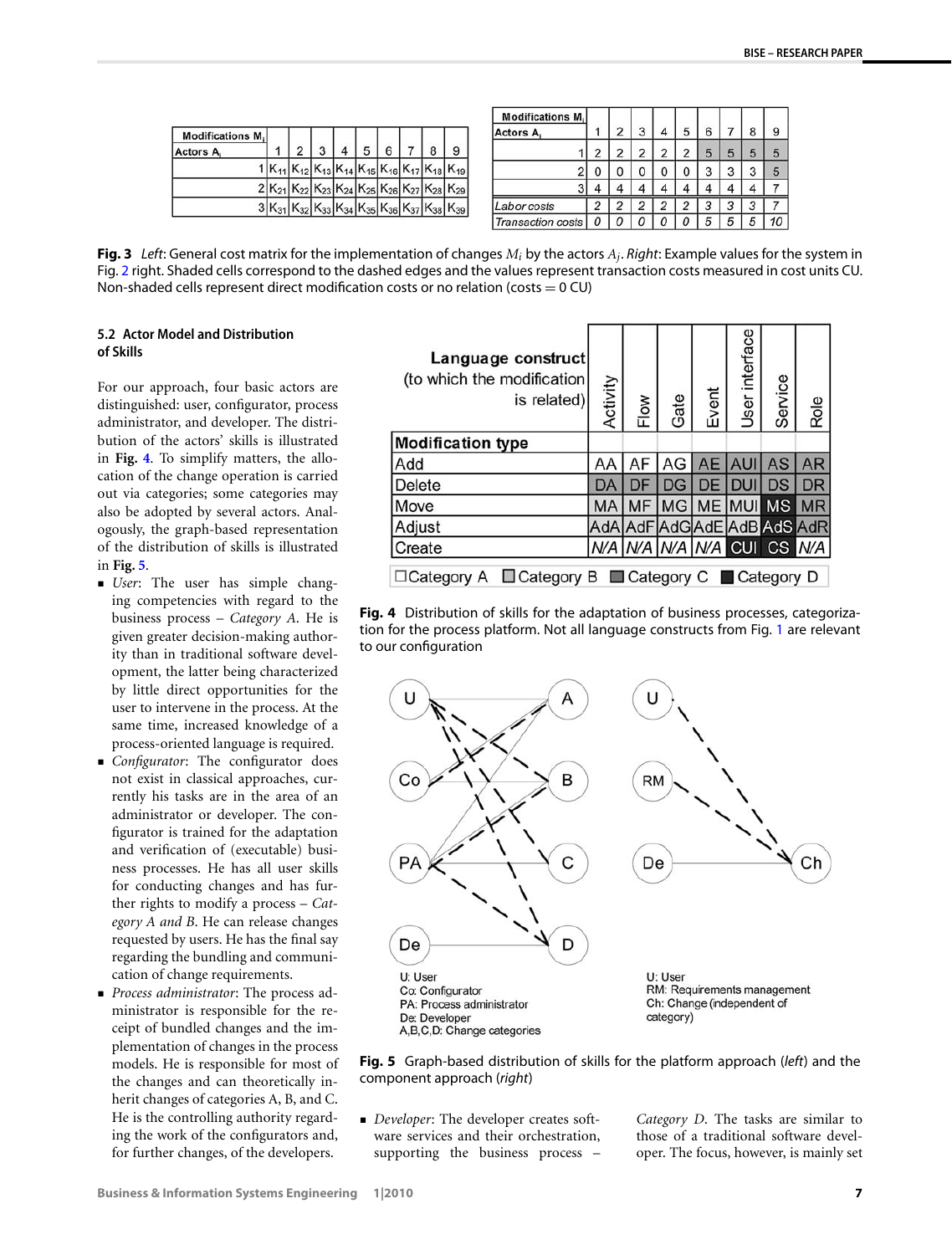

**Fig. 6** Process model of the method for flexible modification of business processes. Labor and transaction costs are associated with the activities

on the adaptation and development of services.

#### **5.3 Approach**

The process model of the method allows for a structured treatment of the change requests based on the presented distribution of skills. The decision which actors have to carry out certain modifications in which manner is based on the required type of change. The process model is illustrated in **Fig. 6**.

#### **5.4 Tool Support**

Only the support of the method by a suitable tool allows for compliance with the presented approach and the division of tasks based on the defined roles. The presented approach is based on a platform implementation with various components to support the modeling and technical implementation of business processes (Elhadad et al. [2008;](#page-10-0) Schönherr et al. [2008\)](#page-10-0). These include:

■ *Portal*: Access to the process modeling through a web-based portal which offers different functions depending on the change options of the roles.

- *Modeling tool*: Based on an extended version of the Business Process Modeling Notation (BPMN 1.0), the users are able to take on the modeling and manipulation of processes. As part of the modeling tool existing models and services can be browsed.
- *Semantic repository*: In the repository, additional reference models are provided in addition to the customers' models (processes, data, organization), which can be adapted during modeling. Furthermore, a number of web services exist to support the processes. For a better understanding, we present a short list of possible tool functionalities in the following:
- 1. *Syntactic modeling support*: Creating syntactically correct models can be difficult, especially for less trained users (e.g. the role *user*). In support of the users, the presented approach therefore offers situational advice and modeling proposals (e.g. potential successors to an activity, review of the number of edges for decision nodes, etc.; Born et al. [2007;](#page-10-0) Koschmider [2007](#page-10-0); Soffer et al. [2008\)](#page-10-0)
- 2. *Semantic service search*: For locating existing services, two methods are

used. Existing data of the process are used to perform a match on the basis of semantically annotated service descriptions and to identify candidates for the support of the activity/activities. In addition, the current process can be analyzed with methods from NLP (Natural Language Processing) and the concepts can be compared with a terminology of the customer (if available). In order to overcome the heterogeneity of different terminologies, methods from the socalled ontology alignment are used. (Elhadad et al. [2008](#page-10-0); Kuropka et al. [2008;](#page-10-0) Rake et al. [2009\)](#page-10-0)

3. *Process model adaptation*: The definition, to what extent the modeler is allowed to make adjustments to the workflow model, is included in the process model adaptation. Approaches for the specification of these operational steps of process model adaptation can be found in adaption patterns for workflows (Weber et al. [2007\)](#page-10-0), in specialization rules for the derivation of process models (Soffer et al. [2007](#page-10-0)), and in approaches on the extension of process models with ontology-based annotations to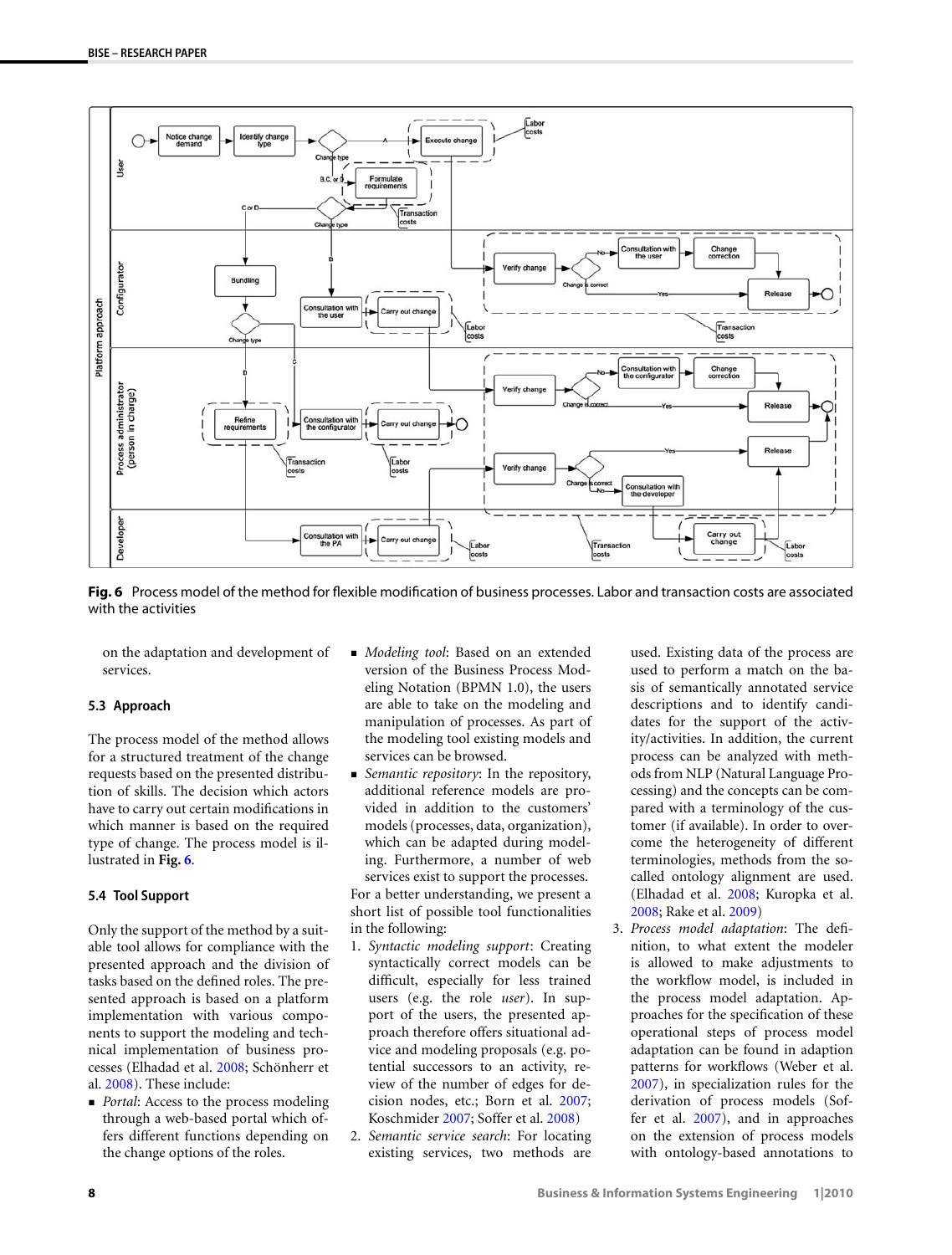#### <span id="page-6-0"></span>**Platform approach**

| Modifications M.      |            |            |                         |
|-----------------------|------------|------------|-------------------------|
| Actors A              | Category A | Category B | Category C   Category D |
| User                  |            |            |                         |
| Configurator          |            |            |                         |
| Process Administrator |            |            |                         |
| Developer             |            |            |                         |
| Labor costs           |            |            |                         |
| Transaction costs     |            |            |                         |

**Component approach** 

| Modifications M.      | Category   |
|-----------------------|------------|
| Actors A <sub>i</sub> | A, B, C, D |
| User                  |            |
| Change Management     |            |
| Developer             |            |
| Labor costs           | ñ          |
| Transaction costs     |            |

**Fig. 7** Cost matrices for the alternative approaches to software modification (cost in CU)

express constraints and rules for the change process (Soffer et al. [2008](#page-10-0)).

## **6 Case-Study-Based Simulation and Results**

In order to illustrate the simulation, in the following section we will explain the design, the case study, and the change scenarios as well as outline and discuss the results.

## **6.1 Simulation Design**

To evaluate the platform-based method, we conduct a simulation (Kellner et al. [1999;](#page-10-0) Andres and Zmud [2001](#page-9-0); Kleijnen et al. [2005\)](#page-10-0). As the basis of the simulation we consider change scenarios, which have been taken from real change requirements of business processes. These scenarios are explained below. The options available for adaptation are defined by the modification operations.

The question is how easily the original process can be adapted with regard to the above mentioned change scenarios: once following a current software development model (component approach) and once following our method. The effort required for implementing a change consists of the specific expenses of the executing actors and the transaction costs which arise from the communication between actors during the transmission of change requests (see Sect. [4\)](#page-1-0).

We assume different labor costs for the platform approach depending on the category of the change. In the component approach, every change will be implemented by a developer; therefore, no differences exist between the various change categories.

Transaction costs depend on the category since different actors are involved in the changes of a category (see also **Fig. [5](#page-4-0)**). The corresponding cost matrices are illustrated in **Fig. 7** (transaction costs of the actors involved are shaded).

The weightings have been developed based on expert estimates since we are not aware of any empirical work showing this granularity of observation. We assume conservative values for the platform approach as it is still technologically maturing.

#### **6.2 Case Study**

In the context of current customer projects in the public sector, we could draw upon a basis of management processes. We identified the registration process for childcare facilities (which takes place in all municipalities nationwide) as a potential domain for the application of our approach. This process and its context are suitable for the analysis of our approach since on an abstract level the individual processes in local communities are the same: parents register their children for various care facilities, an administrative unit determines the legitimacy and possibly special needs of the children and assigns day care places, and care facilities finally accept and take on the children. At the implementation level, however, the process can be realized differently. The provision of this registration process as a service by a single IT service provider may be an attractive model due to the above-mentioned advantages – for the individual municipalities as well as for the IT service provider. In order to enable the successful consumption of the process by many municipalities it is important for the offering company to be

able to quickly and easily adjust the basic process to the individual differences between the municipalities. To verify the presented approach, we selected typical change scenarios of varying complexity from the domain. These are carried out in a simulation in order to quantitatively assess flexibility properties. In a comparison with an existing software development model (component approach) we ultimately highlight the benefits and risks of our approach.

## **6.3 Change Scenarios**

We consider three change scenarios that may occur in practice according to our analysis of various municipalities.

- *Change Scenario 1: Early end of registration deadline*<sup>2</sup> – The expiry date of a central registration will be moved to an earlier date. This requires a change of the corresponding temporal event in the workflow. The process flow is then resumed earlier accordingly.
- *Change Scenario 2: Central place assignment instead of individual prioritization*<sup>3</sup> – The parents of the children should not be allowed to prioritize child care services in the online reservation on their own anymore. Instead, the administrative unit carries out the prioritization and assignment of childcare offers (central planning of the childcare). Parents only register their children online; preferential facilities can no longer be specified.
- *Change Scenario 3: Additional data transmission for statistical analysis*<sup>4</sup> – Presently, the transmission of personal data (of the children) by the childcare facility to the administrative unit can also be performed manually (e.g.

<sup>2</sup>One operation overall; modification operation involved: AdE.

<sup>340</sup> operations overall; modification operations involved: MA, AdA, MF, AE, AF, MG, ME, DA, DF, DE, AdF, AdE.

<sup>412</sup> operations overall; modification operations involved: AS, AdA, AdS, MF, AF, AR, AE, AA.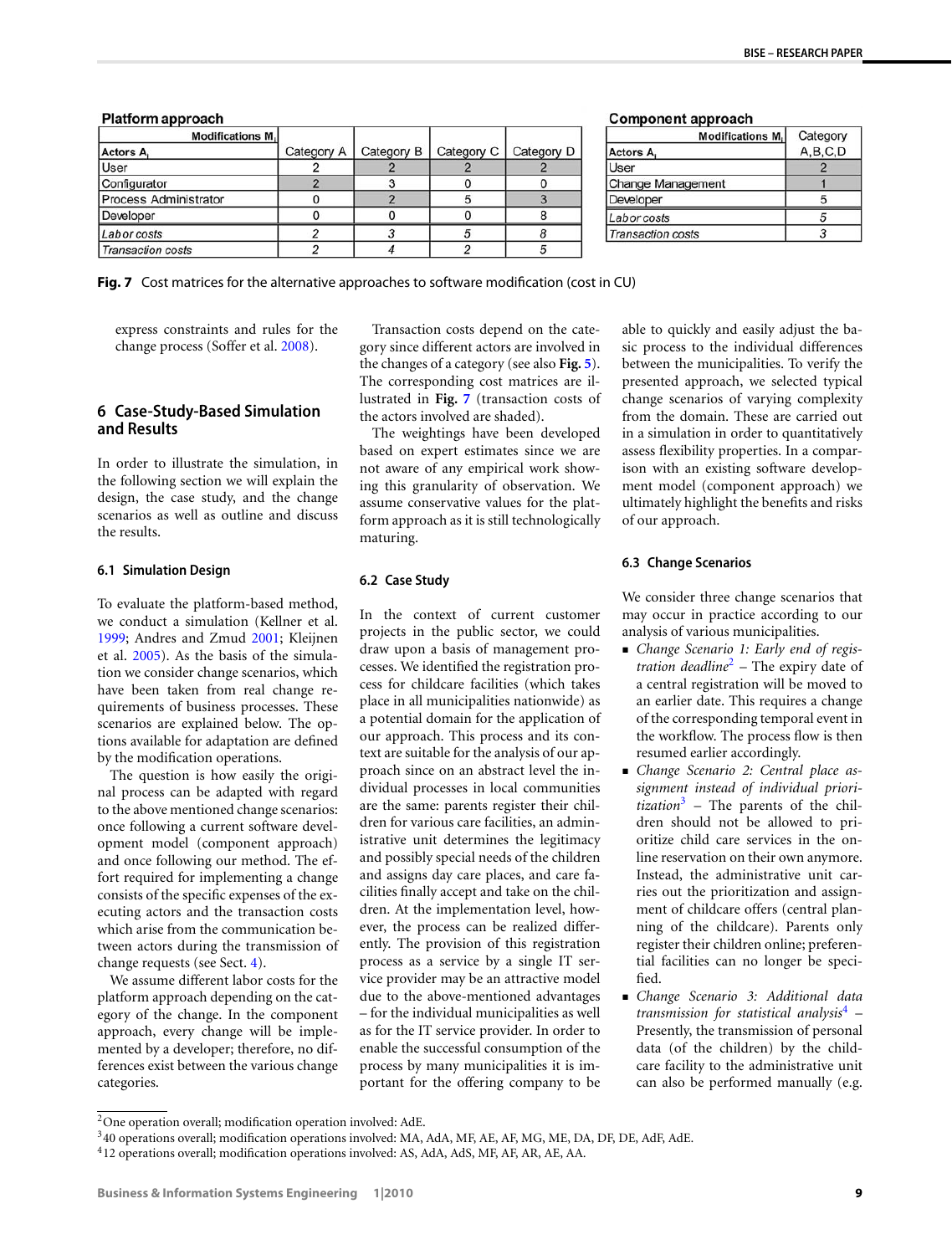**Table 2** Results of the simulation: Modification costs of the alternative approaches in three change scenarios (costs in CU) and their individual operational flexibility

| Scenario                  | Category A   | Category B     | Category C   | Category D   | Total          |
|---------------------------|--------------|----------------|--------------|--------------|----------------|
|                           |              |                | Scenario 1   |              |                |
| Number of changes (total) | $\mathbf{0}$ | 1              | $\theta$     | $\Omega$     | 1              |
| LC Platform               | $\Omega$     | 3              | $\Omega$     | $\Omega$     | 3              |
| <b>TC</b> Platform        | $\mathbf{0}$ | $\overline{4}$ | $\mathbf{0}$ | $\mathbf{0}$ | $\overline{4}$ |
| LC Components             |              |                |              |              | 5              |
| TC Components             |              |                |              |              | 3              |
|                           |              |                | Scenario 2   |              |                |
| Number of changes (total) | 3            | 28             | 9            | $\Omega$     | 40             |
| LC Platform               | 6            | 84             | 45           | $\Omega$     | 135            |
| TC Platform               | 6            | 112            | 18           | $\Omega$     | 136            |
| LC Components             |              |                |              |              | 200            |
| TC Components             |              |                |              |              | 120            |
|                           |              |                | Scenario 3   |              |                |
| Number of changes (total) | 4            | 1              | 6            | $\mathbf{1}$ | 12             |
| LC Platform               | 8            | 3              | 30           | 8            | 49             |
| TC Platform               | 8            | $\overline{4}$ | 12           | 5            | 29             |
| LC Components             |              |                |              |              | 60             |
| TC Components             |              |                |              |              | 36             |
| Operational flexibility   |              |                |              |              |                |
| Platform approach         | 1.53         |                |              |              |                |
| Component approach        | 1            |                |              |              |                |





by mail) – in future, the transmission will be done electronically. This makes it necessary to provide corresponding services and to incorporate them into the process. In addition to the transmission of personal data to the administrative unit or the Department of Children and Families respectively, the data should be transmitted to the local government in order to create reports on this basis for enabling statistical analysis. This requires not only new activities and control flows, but also adding a new role (local government) in the process.

#### **6.4 Implementation of the Simulation and Summary of Results**

The simulation was carried out for the two alternative approaches based on the change scenarios described in Sect. [6.3;](#page-6-0) i.e. we carried out a total of six simulation runs (three runs for each approach).

The results of the simulation are summarized in **Table 2**. Due to the limitation of this contribution's size we only briefly discuss each scenario.

In change scenario 1, only change operation AdE had to be performed to set the timer in the time event correspondingly (see **Fig. 8**). In the component ap-

proach the developer is involved for a relatively small change, causing additional expenses in the LC compared to the platform approach. However, the more complex actor structure leads to slightly higher coordination costs in the platform approach.

Change scenario 2 (see **Fig. [9](#page-8-0)**) includes the movement of the process elements which describe the prioritization of childcare offers since these activities are no longer carried out by the role of the parents, but by the administration. The LC for the platform approach amount to 135, which is well below the component approach  $(= 200)$ . This is due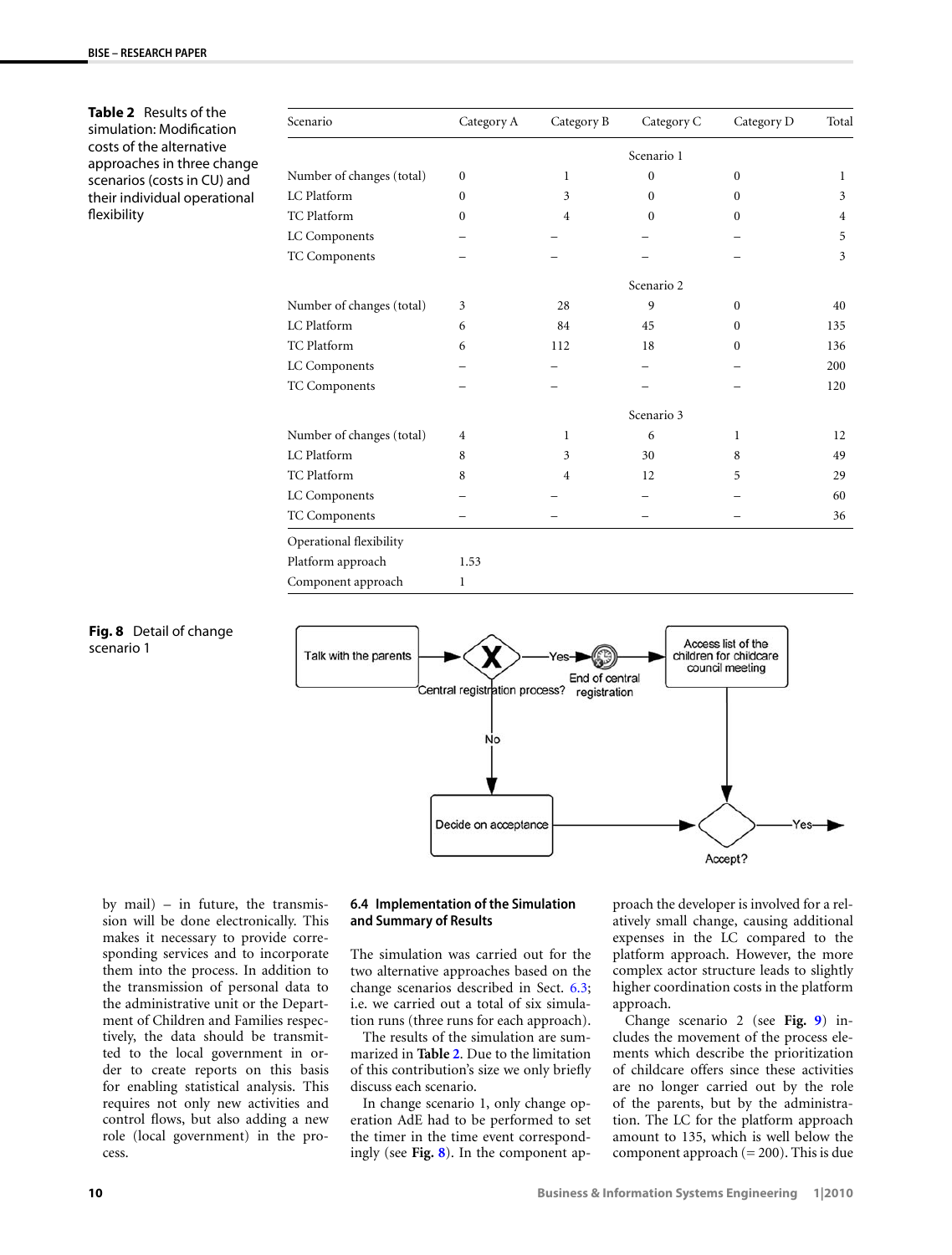<span id="page-8-0"></span>

**Fig. 9** Detail of change scenario 2



**Fig. 10** Detail of change scenario 3

to the fact that many change operations, such as moving, adding, adapting, etc. are performed by the configurator without generating work for process administrators or developers. The platform approach can thus avoid "small" changes for the developers. Again, the higher TC are a result of the more complex actor model.

For change scenario 3 (see **Fig. 10**) we can see that the platform approach leads to the fact that the LC for the overall change reduced by about 20% compared to the component approach  $(49 < 60)$ . Although in this scenario changes necessarily require the participation of developers for both approaches, the expenses are not higher in the platform approach in terms of the LC compared to the component approach. However, the development effort for the adaptation of a service is higher in the platform approach (category D). As to the other change operations, the platform approach provides the advantage that many change requests do not even reach the developer because they could already be implemented by the user or the configurator. This will also result in slightly lower TC in the platform approach.

Operational flexibility can be determined for each approach according to the definition given in Sect. [3.](#page-1-0) In the component approach only the developer can implement a change. Thus, for this approach we obtain an operational flexibility of  $30/30 = 1$ . Due to subsumption of the categories A to B and B to C, we receive a different picture for the platform approach. Here, the operational flexibility is  $46/30 = 1.53$  and with 53% is much higher than for the component approach.

All in all, the platform approach was able to reach a better result in the LC for all three simulated change scenarios. However, the platform approach causes higher TC in two of three change scenarios. The increased operational flexibility in the platform approach can be explained by the increased distribution of modification operations to various actors. Employees without further programming knowledge can now make (simple) modifications on their own This quality becomes especially apparent in case of capacity shortages for specific actors, such as developers. Regarding the labor costs a cost reduction can be shown for the scenarios in the platform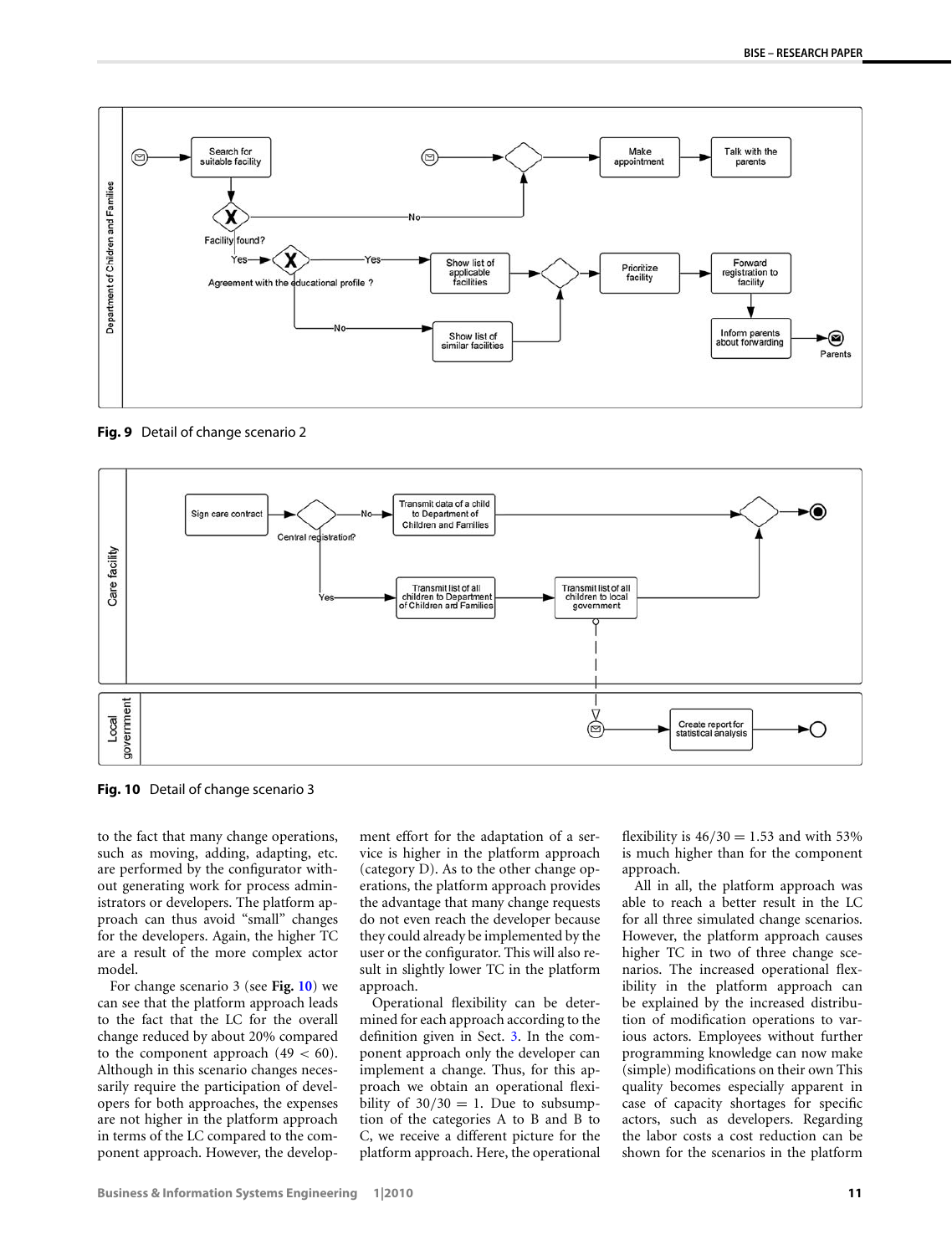#### <span id="page-9-0"></span>**Zusammenfassung / Abstract**

**Oliver Holschke, Jannis Rake, Philipp Offermann, Udo Bub**

# **Improving Software Flexibility for Business Process Changes**

In times of continuous change, companies need to adjust their business processes to gain sustainable competitive advantage. Resulting changes in the company's IT currently require the involvement of developers from departments that are mostly not aligned with the business. These changes often result in high transaction and labor costs. The article presents a platformbased method to adjust business processes with the aim of increasing both efficiency and flexibility compared to current approaches. The core of our work is an evaluation against traditional component-based software development using a sound simulation model. Three real-world scenarios of business process change show that – despite a slight increase in transaction costs – our suggested method decreases labor costs while increasing operational flexibility.

**Keywords:** Business processes, Flexibility, Method, Process platform, Serviceoriented architecture, Software-as-a-Service

approach – this, however, is usually traded off for an increase in transaction costs as a result of the increased interactions between multiple actors.

## **6.5 Limitations of the Model and Results**

The graph-based model for transactions may not sufficiently reflect the complexity of software modifications. The TC are based only on simple relations in the graph. This assumption is legitimate only if the described change operations remain limited to certain areas in the organization (e.g. that changes are only communicated between user and configurator) and do not cause interdependencies beyond these regions. The relaxation of this restriction would increase the TC again and possibly neutralize any advantage gained.

The incurred costs were assumed on the basis of expert evaluations since an empirical basis is not available in the required granularity. Further analyses based on the presented model can be carried out by means of future empirical surveys.

The platform approach will possibly not be able to realize radical changes efficiently, while the component approach may be better suited. Under the assumption that radical changes occur with limited frequency, the proposed approach can be sustainably efficient. The frequency assumption may be inaccurate. Due to the specific flexibility of our approach, which assumes a basic process and allows for certain change operations, deviant extents of change requirements have to be assessed accurately. If changes exceed a certain quality, especially those requiring the costly adjustment of the code, then a change request by the configurator may be restricted or can even be rejected by the process administrator.

The realization of the platform's service-orientation also carries additional costs in the use of process engines and service management as well as a non-negligible communication overhead in the form of XML data transmission. Alternative solution architectures need to be evaluated.

## **7 Conclusion and Outlook**

Process platforms (in terms of PaaS solutions) founded on diagram-based and user-centered interfaces and composable services can be seen as an opportunity to further improve the changeability of business processes. In this article, we evaluated a platform based method which follows these principles. For the evaluation a model consisting of actors and types of modification was developed, which also allows for the formulation of labor and transaction costs. By means of this model we carried out an analysis of software change approaches with regard to flexibility and efficiency.

The simulation of three real-world change scenarios showed that the platform approach has advantages in terms of flexibility and efficiency compared to a traditional component-oriented approach for software change. The option that changes can be conducted by actors who are more closely involved in the business side, can help reduce the above described business-IT gap.

To demonstrate the general robustness of the approach it is necessary to conduct further empirical research. Potential change scenarios should be modeled as stochastic processes which allow for the analysis of the performance of alternative software modification approaches. In supplementing research the approaches which enable high operational flexibility and efficient implementation for certain assumed distributions of change requirements can be identified.

## **References**

- Abran A, Silva I, Primera L (2002) Field studies using functional size measurement in building estimation models for software maintenance. Journal of Software Maintenance: Research and Practice 14(1):31–64
- Aier S, Winter R (2009) Virtual decoupling for IT/business alignment – conceptual foundations, architecture design and implementation example. Business & Informa-
- tion Systems Engineering 1(2):175–191<br>Allwever T (1998) Adaptive Geschi Allweyer T (1998) Adaptive Geschäftsprozesse: Rahmenkonzept und Informationssysteme. Gabler, Wiesbaden
- Alter S (2008) Defining information systems as work systems: implications for the IS field. European Journal of Information Systems 17:448–469
- Andres HP, Zmud RW (2001) A contingency approach to software project coordination. Journal of Management Information Systems 18(3):41–70
- Baldwin CY, Clark KB (2000) Design rules: the power of modularity. MIT Press, Cambridge
- Becker J, Holten R, Knackstedt R, Hansmann H, Neumann S (2001) Konstruktion von Methodiken – Vorschläge für eine begriffliche Grundlegung und domänenspezifische Anwendungsbeispiele. Arbeitspapier
- Berry WL, Cooper MC (1999) Manufacturing flexibility: methods for measuring the impact of product variety on performance in process industries. Journal of Operations Management 17(2):163–178